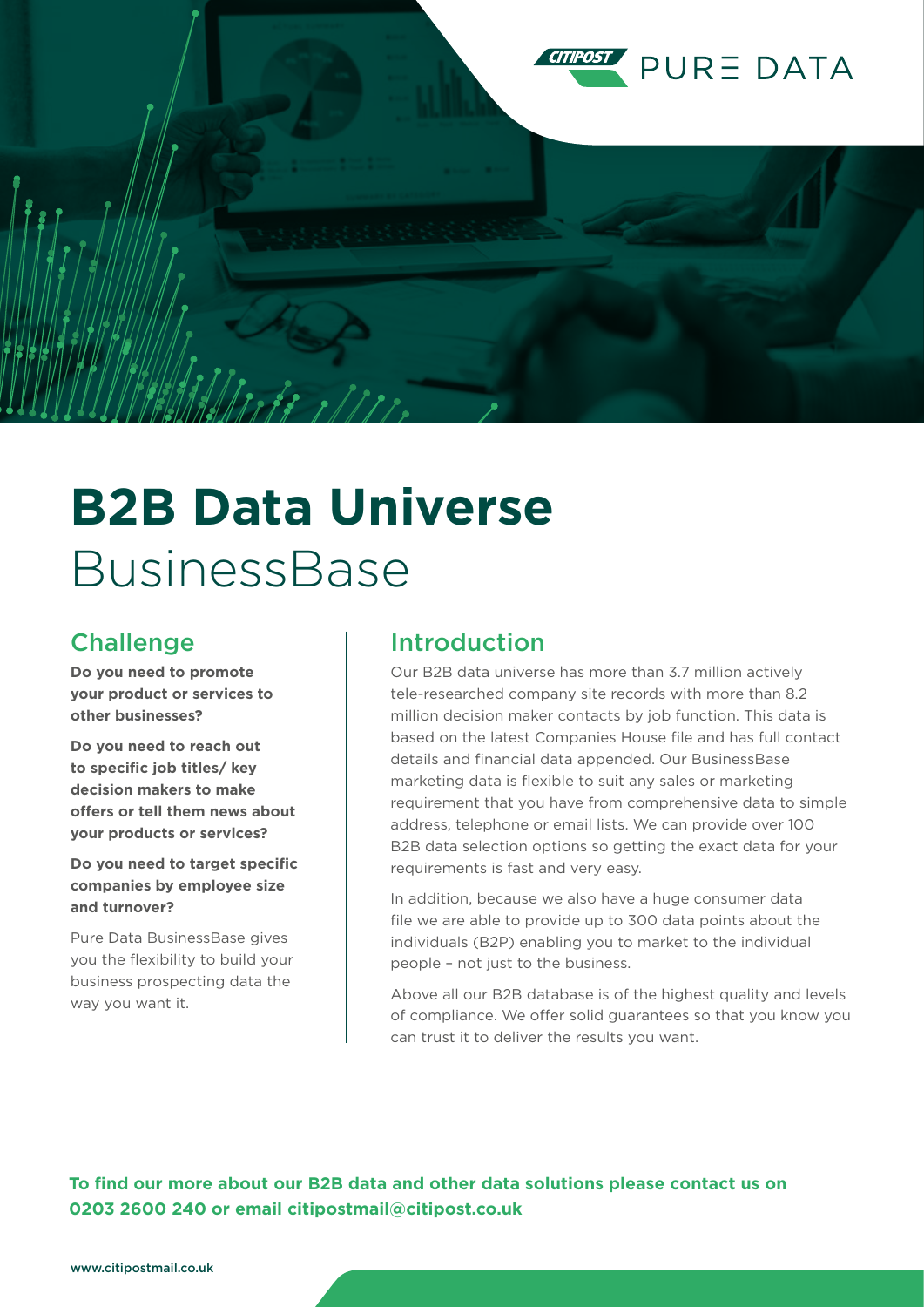#### **CITIPOST PURE DATA**

#### Industry breakdown (postal)

| <b>Industry</b>                           | <b>Unique</b><br><b>Companies</b> | <b>Unique</b><br><b>Locations</b> | <b>Unique</b><br><b>Contacts</b> |
|-------------------------------------------|-----------------------------------|-----------------------------------|----------------------------------|
| Agriculture, Forestry & Fishing           | 39,718                            | 42,778                            | 67,165                           |
| Mining & Construction                     | 187,682                           | 201,498                           | 316,294                          |
| Manufacturing                             | 137,785                           | 156,536                           | 310,268                          |
| Transport, Communications & Utilities     | 91,014                            | 104,472                           | 164,143                          |
| Wholesale                                 | 51,644                            | 62,764                            | 112,684                          |
| Retail                                    | 178,173                           | 238,046                           | 352,731                          |
| Finance, Insurance, Real Estate, Property | 106,443                           | 123,525                           | 236,068                          |
| <b>Business Services</b>                  | 516,081                           | 552,897                           | 899,826                          |
| Leisure & Retail Services                 | 262,784                           | 318,099                           | 508,489                          |
| Local & National Government               | 2,996                             | 3,705                             | 6,633                            |
| <b>Health &amp; Education</b>             | 173,677                           | 208,731                           | 393,008                          |
| Miscellaneous                             | 121,273                           | 129,754                           | 247,858                          |
| <b>Total</b>                              | 1,869,270                         | 2,142,796                         | 3,615,167                        |

#### Volumes



Postal 1.8 million **Companies** 



Postal 3.6 million



job functions

**Telephone** 1.2 million

Email 453,901 records

**To find our more about our B2B data and other data solutions please contact us on 0203 2600 240 or email citipostmail@ citipost.co.uk**

### Delivery options

**Our flexible delivery options allow for our clients to have access to the most up to date, compliant data in the way that suits you. We aim to give you a quote for your data within an hour during business hours and once an order is placed will ensure the fastest delivery times.**



**Ad Hoc Delivery** – our data experts provide you with full support to understand and deliver your customer data solutions requirements on an on demand basis.

**Hosted Services** – our data experts deliver a fully managed and compliant database hosting service for you so you don't have to worry about your customer data or campaign fulfilment, we do all that for you. You get online access to the clean, verified, enhanced data pool that you need to meet your sales and marketing requirements.



**Contracted Data Feeds** – we supply your sales, marketing, data quality and insight data needs on a reliable contracted basis, whether this be daily, weekly, monthly, quarterly or whatever timescale makes sense to your business



**Data as a Service (DaaS)** – take advantage of our data solutions on a self-serve basis via an API or online enabling you to manage your own customer data with the benefit of our leading edge solutions.